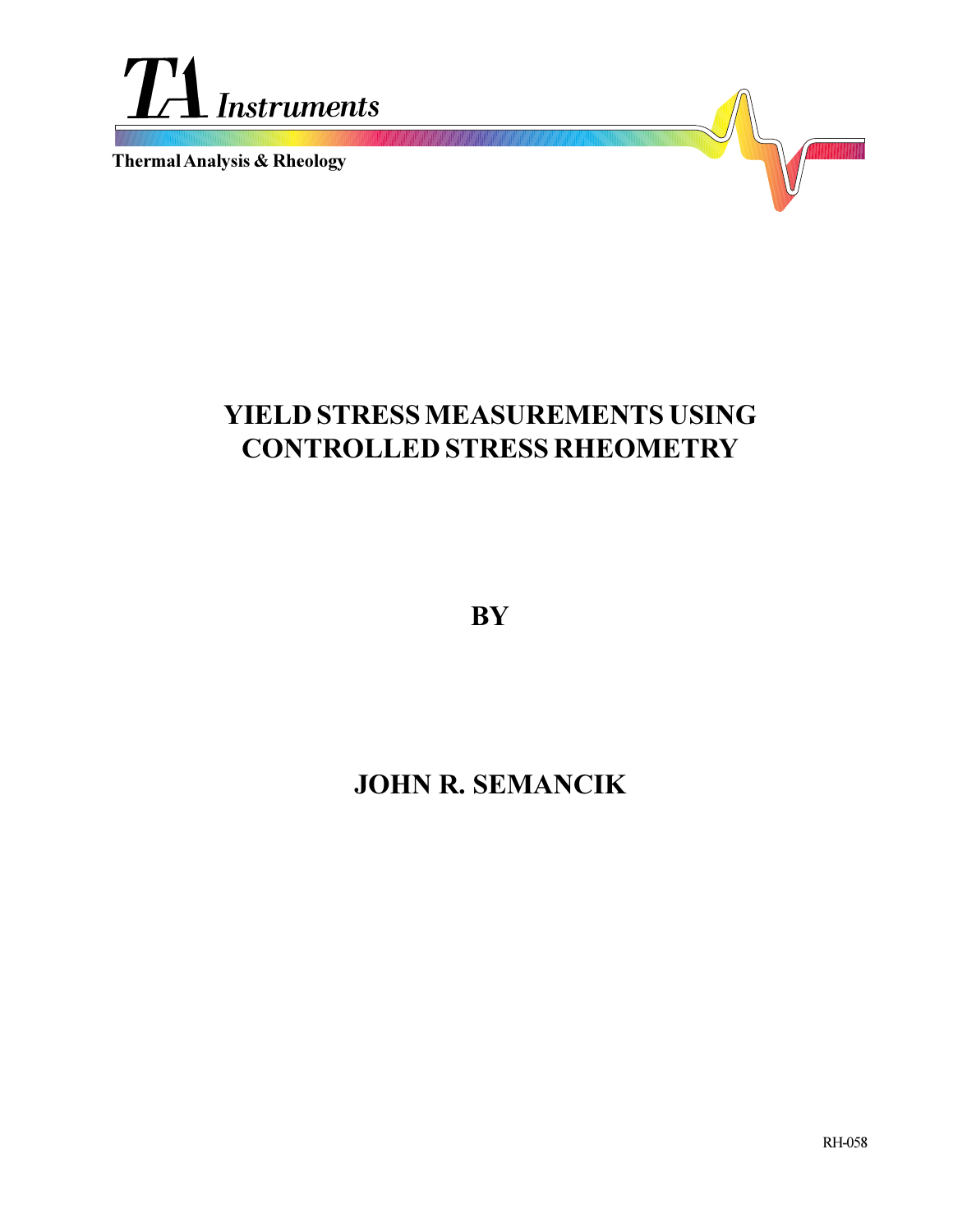## **SUMMARY**

The stress (force) required to initiate flow (yield) in fluid or semisolid products is an important parameter for predicting the product's processing and/or end-use performance. Quantifying yield stress, however, must be done carefully because the value obtained depends on the analytical technique used. Hence, the measured stress where yielding occurs is usually referred to as the "apparent yield stress". Controlled stress rheology provides a more sensitive measure of this apparent yield stress than controlled rate rheology.

## **INTRODUCTION**

A number of rheological properties play an important role in determining how a material behaves as it moves from a static to a dynamic environment and vice versa. For example, the force or stress required to initiate flow of fluid and semi-solid products plays a significant role in the storage, transfer, packaging, and end-use performance of those materials. Likewise, the force or stress level at which appreciable flow stops once initiated may also be of interest (i.e., ideally discharge of a product from a loading nozzle or pouring spout should terminate without excessive dripping). The stress level required to initiate flow is usually referred to as "yield stress" and is related to the level of internal structure in the material which must be destroyed (overcome) before flow can occur. Conversely, the stoppage of flow once the stress is removed is related to the rebuilding of structure. This paper deals with the former phenomena (yield stress). Structure rebuilding and issues such as thixotropy are discussed elsewhere. (1)

The destruction and rebuilding of structure are kinetic processes with characteristic relaxation times. Hence, the time frame of the test used to determine yield stress may influence the value obtained. In addition, the sensitivity or smallest incremental amount of stress which can be added to observe a change in behavior also has an effect. As a result, the yield stress determined by a given analytical technique is usually referred to as the "apparent yield stress". Although this "apparent yield stress" may not represent the theoretically correct value, it is still extremely useful in comparing and predicting material behavior.

Rotational rheometry is an analytical technique which can be used to determine apparent yield stress. The two common approaches used in rotational rheometers are shown in Figure 1. In the controlled rate approach, the material being studied is placed between two plates. One of the plates is rotated at a fixed speed and the torsional force produced at the other plate is measured. Hence, speed (strain rate) is the independent variable and torque (stress) is the dependent variable. In the controlled stress approach, the situation is reversed. A torque (stress) is applied to one plate and the displacement or rotational speed (strain rate) of that same plate is measured.

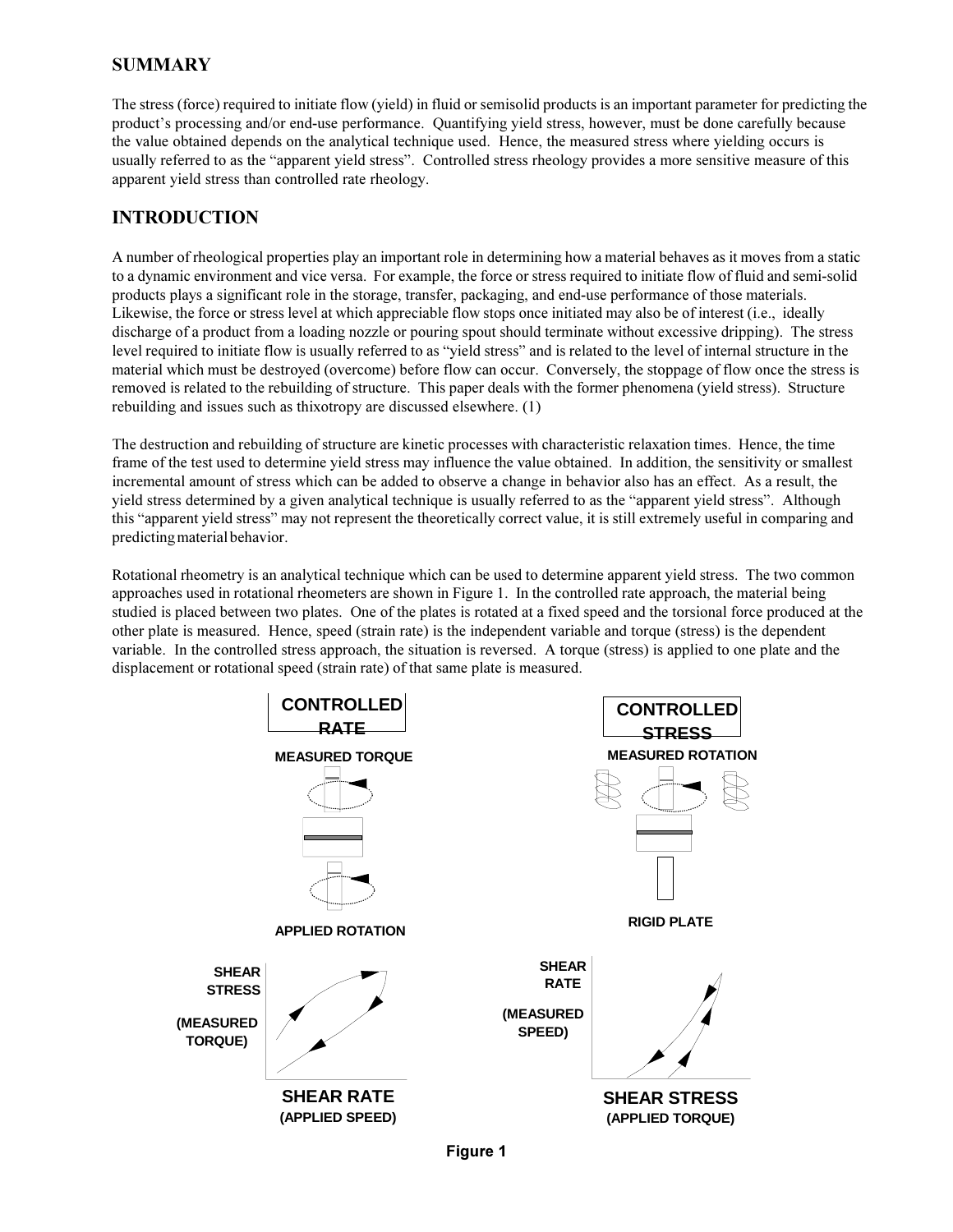This latter approach (controlled stress) is the better approach for determining apparent yield stress because the variable of primary interest can be more carefully controlled. That is, in the controlled stress approach it is possible to gradually increase the stress applied to the material and detect the point at which movement (yield) first occurs. Conversely, in the controlled rate approach, movement (yielding) actually has to be occurring before measurement can even occur. Hence, apparent yield stress can only be measured by back extrapolation from a finite level of motion to the point of "zero motion" or yielding. The remainder of this discussion considers only controlled stress measurements. The controlled stress approach provides three alternative experimental methods for determining apparent yield stress:

- (1) Stress can be ramped slowly from zero to some higher value. The stress level at which motion first occurs is the apparent yield stress. As indicated previously, this value may be affected by the stress ramp rate (rate of stress increase).
- (2) After initially shearing the material at a stress above the yield stress, the stress can be decreased in a slow ramp and the point where motion stops is the apparent yield point. Again as indicated previously, this value may be affected by the decreasing ramp rate and the time-dependent ability of the material to rebuild structure.
- (3) A creep experiment can be used where stress is applied to the material and strain (displacement) is monitored with time to establish an "equilibrium" yield stress. Typical creep curves are shown in Figure 2. A purely elastic material (solid line) shows an instantaneous response to the stress and then no further response until complete recovery instantaneously occurs when the stress is removed. A purely viscous material (broken line) shows a constant rate of increasing strain until the stress is removed, at which time the material remains at its current level of deformation. Most real world materials are viscoelastic in nature and exhibit creep behavior between these two extremes (Figure 3). The resultant profile has three regions - a initial elastic region, a transition region, and a viscous region. From the slope of the viscous region, a viscosity (stress/strain rate) can be determined. By running a series of creep experiments at different stress levels and plotting viscosity versus stress, the apparent yield stress is represented by the point of abrupt change in viscosity.

Since creep is a low frequency (long-time) measurement, the apparent yield stress determined by this method agrees better with theory than the first two controlled stress approaches.



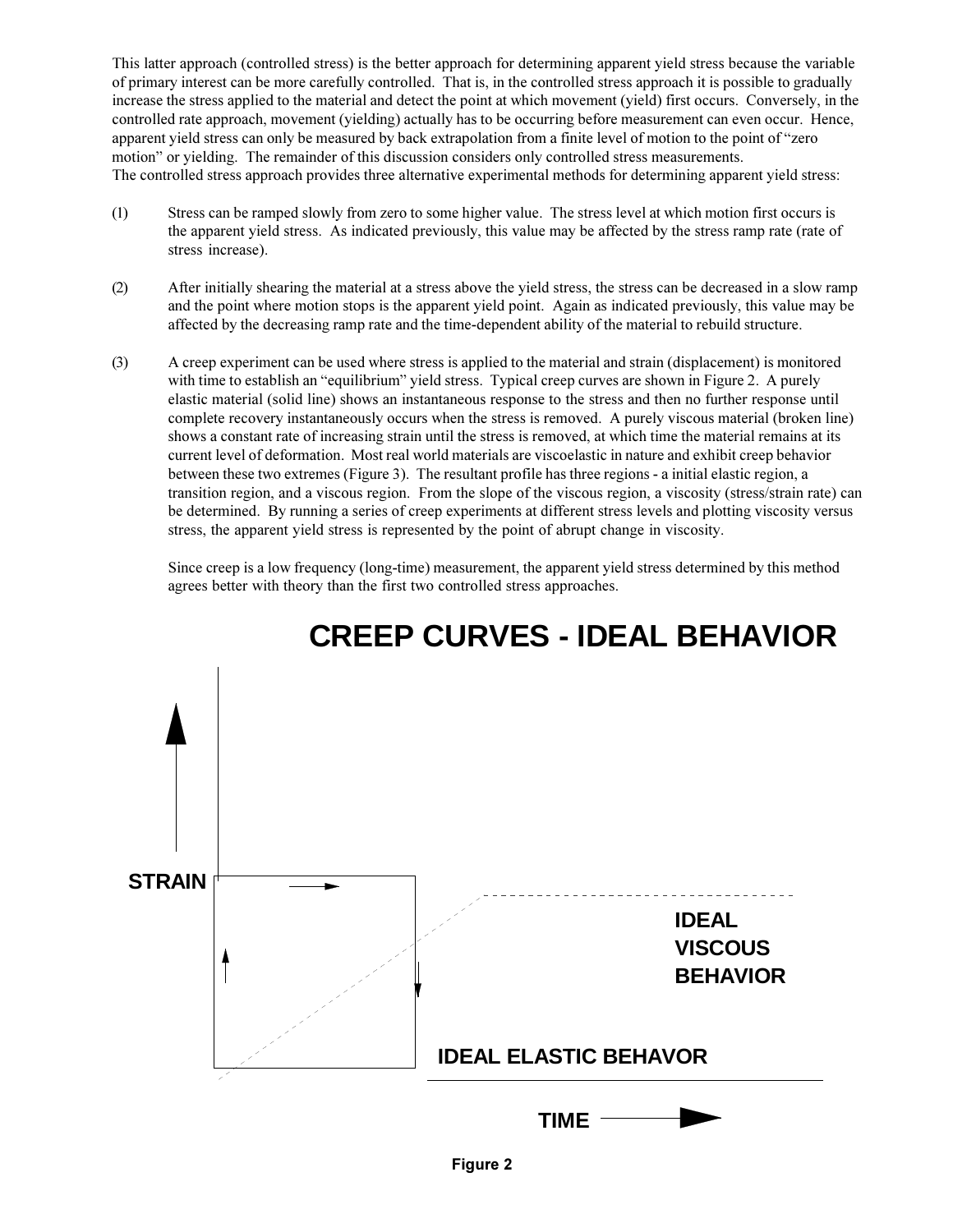#### **CREEP CURVE - VISCOELASTIC BEHAVIOR**



### **EXPERIMENTAL**

A TA Instruments CSL<sup>2</sup> Controlled Stress Rheometer was used in this study to evaluate the yield stress behavior of a variety of typical food products. This unit has a drag cup motor drive system, an air bearing mounting for the measurement system, a sensitive optical encoder for measuring displacement and a rapid response Peltier heater (-15 to 100°C). These components, as well as other features (light weight measurement geometries with solvent trap capability, autogap set, and inertia  $\&$  air bearing drag corrections) beneficial for evaluating softer solids and liquids (2, 3), make the instrument ideal for yield stress experiments.

### **RESULTS**

Figure 4 illustrates the creep results for a commercially available cheese spread. In this case, a stress of 5 N/m<sup>2</sup> was applied for 5 minutes and then removed. The curve exhibits typical behavior for a viscoelastic material. The retardation portion of the curve can be evaluated with suitable software to give information about the specific theoretical model followed by this material. Of more importance here is the calculation and replot of the results to give the compliance versus time and viscosity versus shear stress plots shown in Figures 5 and 6 respectively. These figures are based on "Figure 4 - type" creep curves at several different levels of applied stress. Figure 5 shows that the material at low stresses has almost no compliance (yield) but at some level of stress yields dramatically. Figure 6 shows this phenomenon more clearly as a dramatic viscosity change once a sufficient amount of stress is applied. This "equilibrium yield stress" is 400-450 N/m2(Pa).

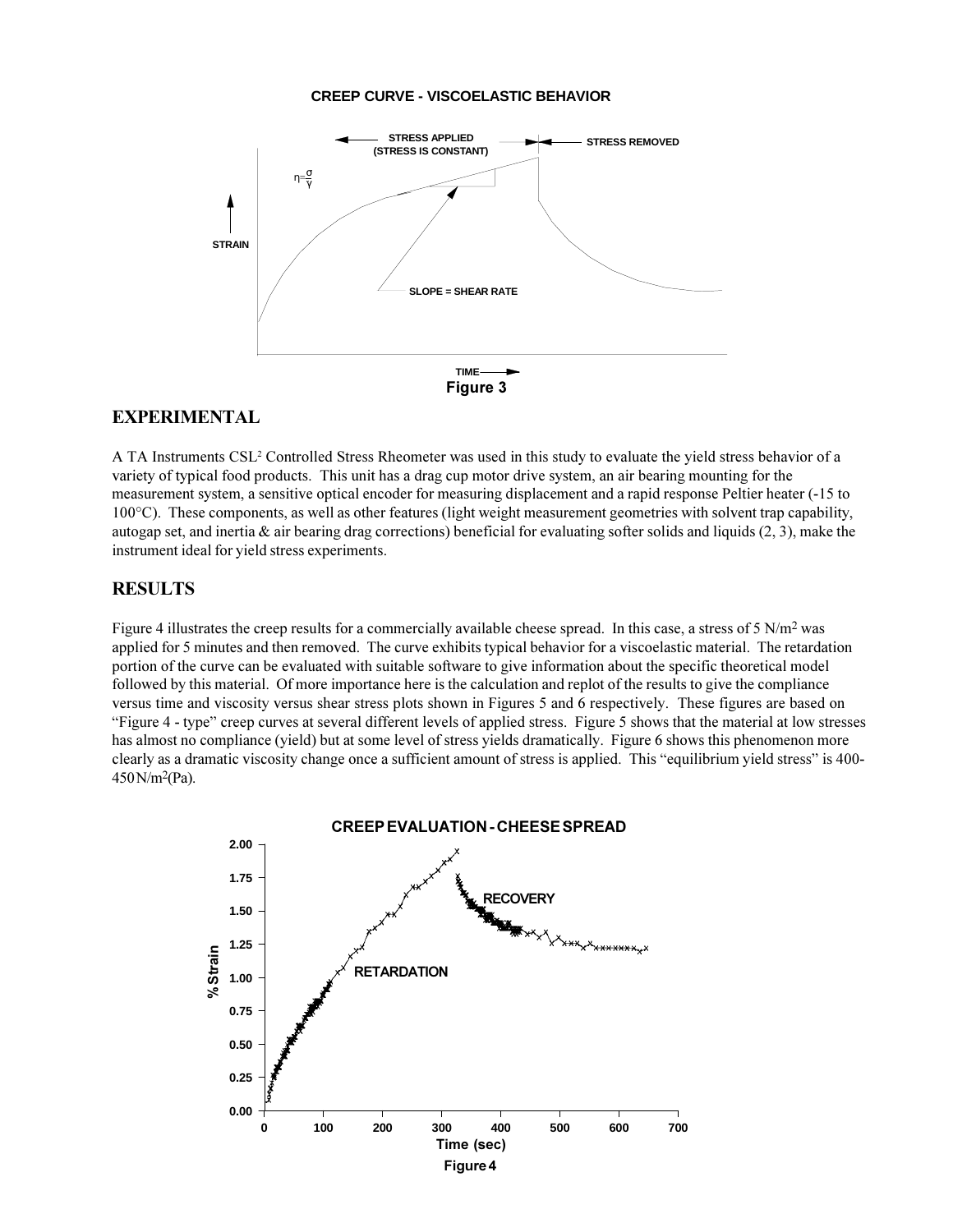

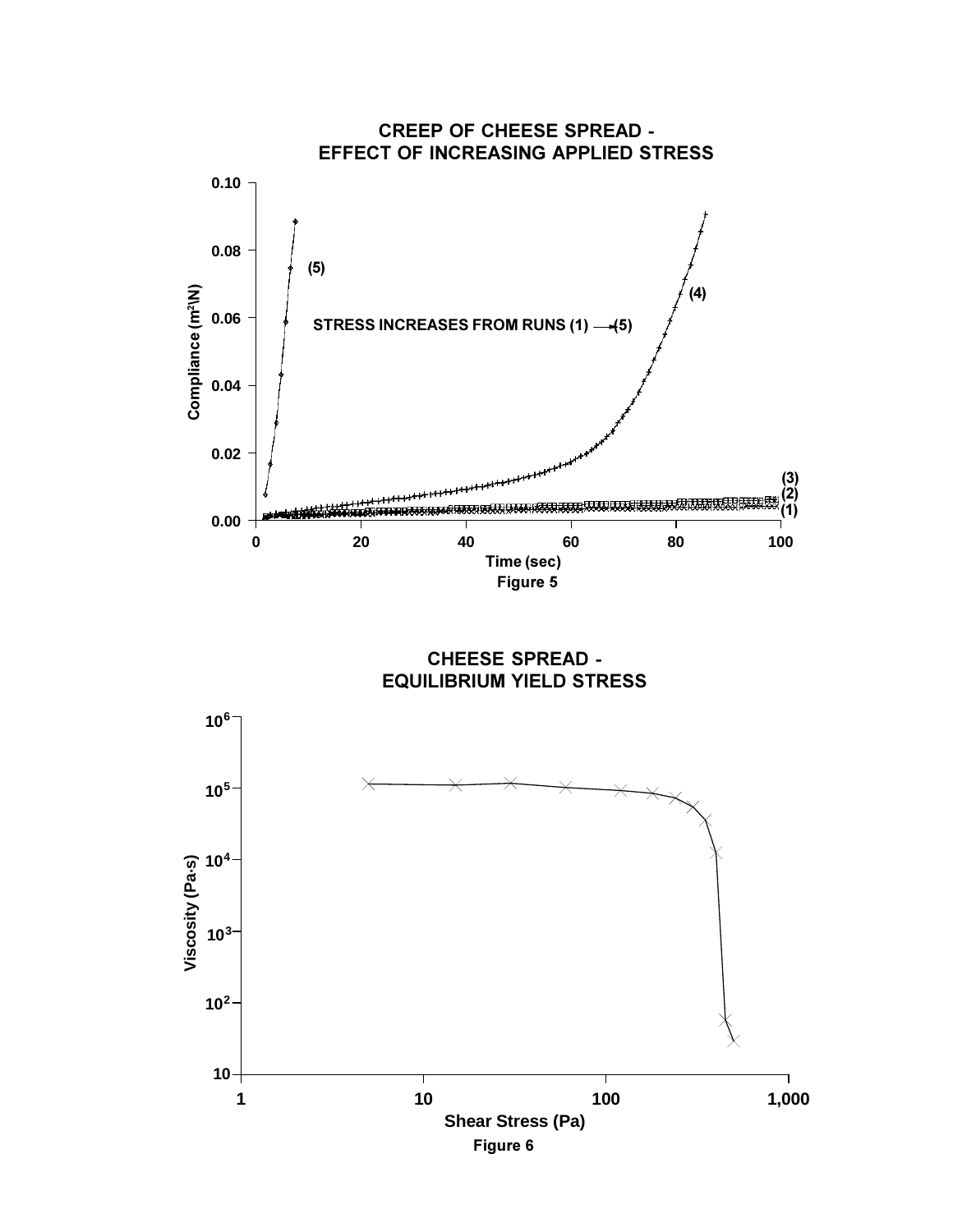

Figures 7-10 show the results of similar creep experiments for several other food products. (An overlay of all these individual curves is shown in Figure 11). Several additional comments relative to these curves are important:

- A specific measurement geometry with a serrated surface was used to evaluate ketchup to minimize slippage at the sample interface due to possible water migration.
- The viscosity drop for the salad dressing was not as sharp as for the other products. This suggests that the structure resisting flow may be weaker and that the structure breakdown/formation process may follow significantly different kinetics than the other products.

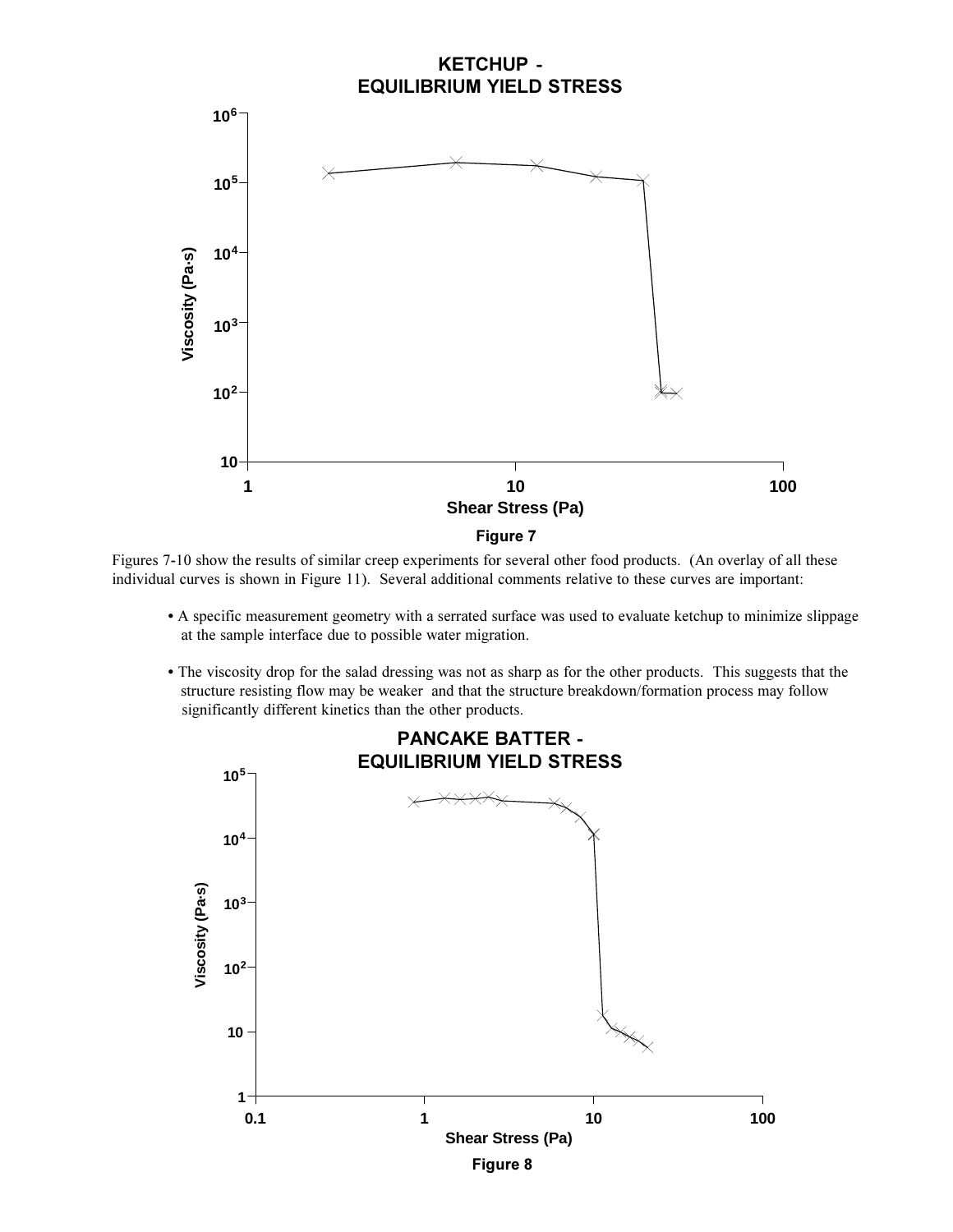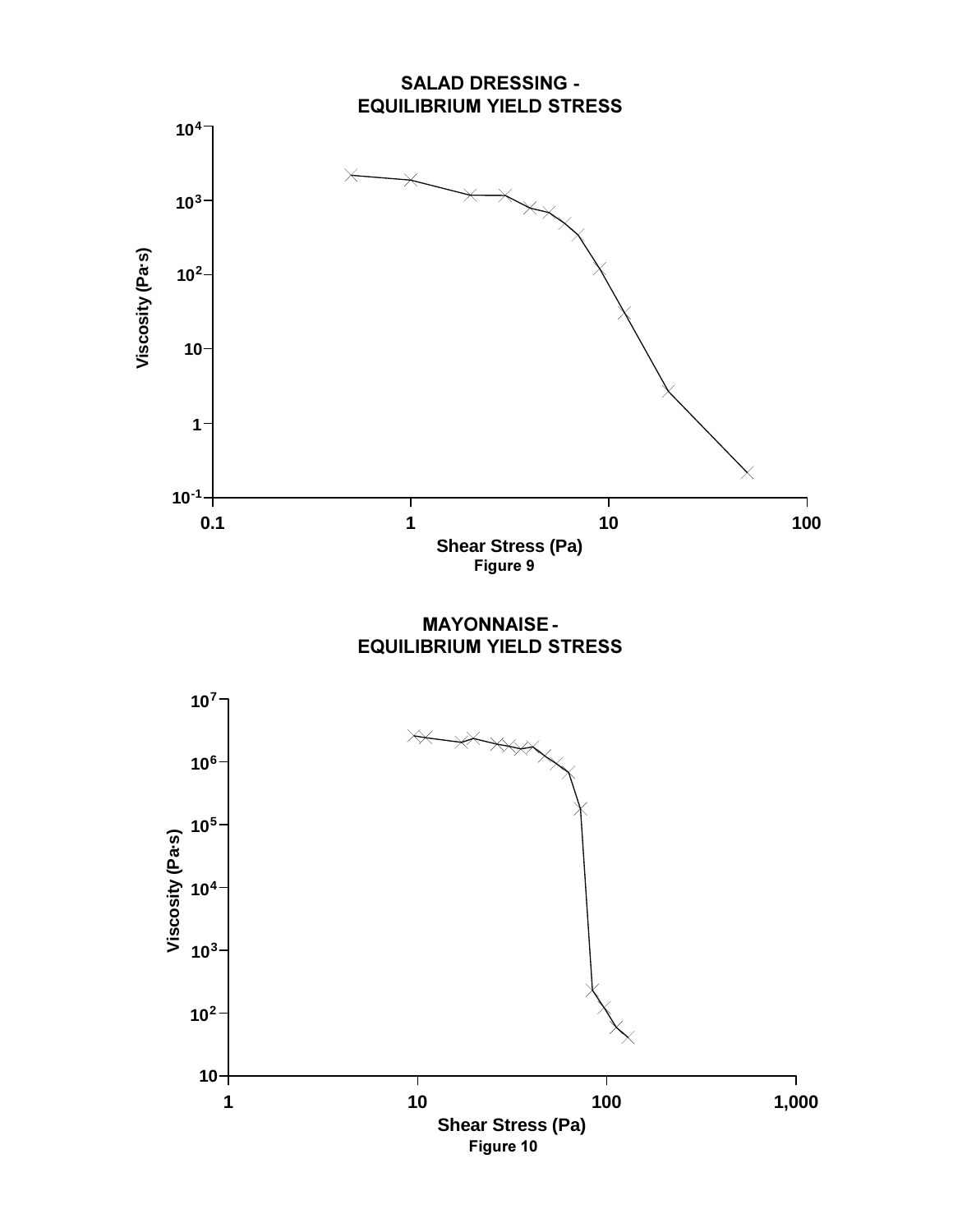

 A series of stress ramping tests was performed on the mayonnaise. Figure 12 shows the results from successive runs where the stress was increased from  $0 \rightarrow 200$  Pa over a two minute period and then decreased from  $200 - 0$  Pa over a second two minute period. The material was allowed to equilibrate for four minutes between runs 1 and 2 and for fifteen minutes between runs 2 and 3. Differences in the apparent yield stress are seen between the successive runs undoubtedly due to the rate of structure rebuilding which occurs during the time allowed. The yield stress for run 3, however, is essentially the same as for the initial run indicating that the time allowed for equilibrium is sufficient to totally rebuild the material's original structure. Experiments such as this help predict end-use properties such as the material's "plate appearance"  $(4,5)$ ; that is, its visual richness or appeal once it's dispensed. Figure 13 summarizes these results numerically and compares them to the yield stress obtained from the creep experiment (Figure 10). The stress ramping test as expected gives a slightly higher yield stress, probably due to kinetic considerations. Also, the yield stress values obtained from the decreasing stress ramps are considerably lower than those obtained during the increasing stress ramps indicating again that unless sufficient time is allowed for structure rebuilding, the yield stress information obtained will be incorrect.



## **MAYONNAISE - SUCCESSIVE STRESS RAMPS**